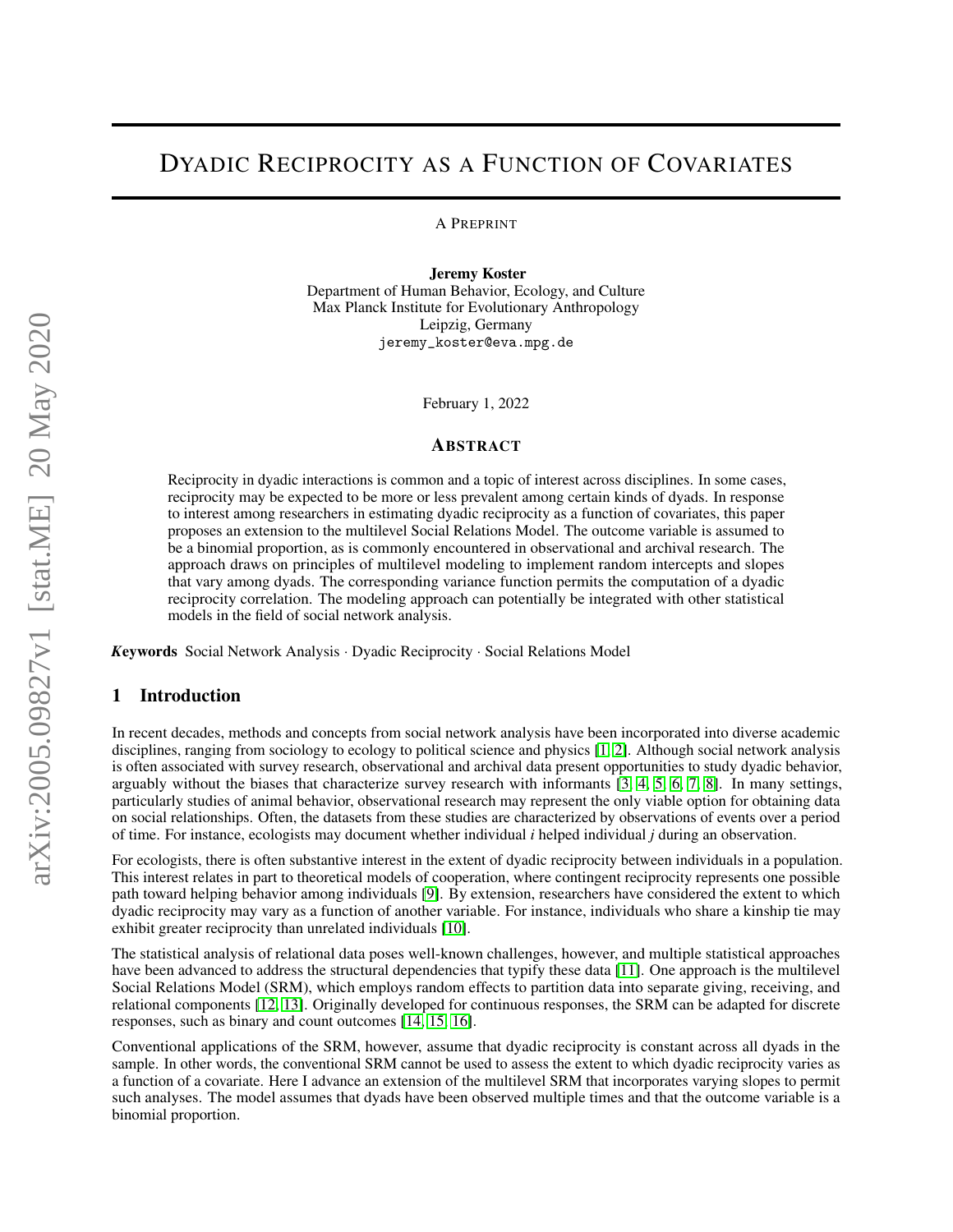### 2 The Statistical Model

Imagine an outcome variable,  $y_{ij}$ , in which the response reflects a binomial proportion where the numerator is the number of times that node *i* directed a behavior toward node *j* and the denominator represents the total number of opportunities for the behavior to have been directed. Further imagine a predictor variable,  $x_{ij}$ , that represents a dyadic characteristic, such as the degree of relatedness between individuals i and j [\[17\]](#page-3-16).

A binomial regression model can then be specified:

$$
y_{ij} \sim \text{binomial}(n_{ij}, p_{ij})
$$
  

$$
\text{logit}(p_{ij}) = \alpha + a_i + b_j + \beta(x_{ij}) + u_{|ij|} + v_{|ij|}(x_{ij}) + d_{ij}
$$
 (1)

where  $\alpha$  represents the intercept,  $a_i$  is a node-level random intercept for the sending node i,  $b_j$  is an analogous random intercept for incoming events to j,  $\beta(x_{ij})$  is a conventional fixed effect parameter for the predictor,  $u_{[ij]}$  and  $v_{[ij]}(x_{ij})$ are the respective random intercept and slope for dyad ij, and  $d_{ij}$  is a parameter that captures possible overdispersion beyond the conditional expectation for the binomial distribution.

The random effects for sending and recipient nodes are assumed bivariate normally distributed with zero means and homogeneous covariance matrix

$$
\begin{pmatrix} a_i \\ b_i \end{pmatrix} \sim \text{Normal}\left\{\begin{pmatrix} 0 \\ 0 \end{pmatrix}, \begin{pmatrix} \sigma_a^2 & \\ \sigma_{ab} & \sigma_b^2 \end{pmatrix}\right\}
$$

As in other applications of the SRM [\[18\]](#page-3-17), the correlation between the respective effects is known as the "generalized reciprocity correlation."

The random effects for the dyad-level intercepts and slopes are likewise assumed bivariate normally distributed with zero means and homogeneous covariance matrix

$$
\begin{pmatrix} u_{|ij|} \\ v_{|ij|} \end{pmatrix} \sim \text{Normal}\left\{ \begin{pmatrix} 0 \\ 0 \end{pmatrix}, \begin{pmatrix} \sigma_u^2 \\ \sigma_{uv} & \sigma_v^2 \end{pmatrix} \right\}
$$

Importantly, the notation of  $|ij|$  is an indicator for a symmetric dyadic relationship. That is, within each dyad, the relationship from i to j and the relationship from j to i share the same index [\[19\]](#page-3-18).

The inclusion of the parameter for additive overdispersion follows Browne et al. [\[20\]](#page-3-19). As in standard applications of multilevel modeling, these effects are assumed to be normally distributed:

$$
d_{ij} \sim \text{Normal}(0, \sigma_d^2)
$$

There may be binomial data that exhibit minimal overdispersion, in which case this parameter could potentially be omitted.

#### 3 Estimating Dyadic Reciprocity

As noted, this approach estimates symmetric dyad effects. When this approach is used in a conventional SRM for continuous data, Snijders and Kenny [\[12\]](#page-3-11) show that dyadic reciprocity,  $\rho$ , can be estimated as:

$$
\rho = \sigma_u^2 / (\sigma_u^2 + \sigma_e^2)
$$

where  $\sigma_u^2$  is the variance of the symmetric dyad effects and  $\sigma_e^2$  is the residual variance (implicitly corresponding to the directed dyadic observations, which are the unit of analysis). This parameterization constrains dyadic reciprocity to be positively correlated, which may be a reasonable assumption in many cases.

The same logic can be used to estimate dyadic reciprocity in a binomial SRM. However, these models lack the constant residual variance of Gaussian regression models. As an alternative, latent parameterizations of binomial models may assume that the corresponding variance is  $\pi^2/3$ , or 3.29 [\[21\]](#page-3-20). This quantity can be substituted into the denominator along with the variance for overdispersion effects.

Unlike a conventional SRM with symmetric dyadic effects, the dyadic variance in the above model is not constant. Rather, it varies as a function of the predictor variable,  $x_{ij}$ . Snijders [\[21\]](#page-3-20) notes that in multilevel models with random slopes, the variance follows a quadratic function of the predictor:

$$
\sigma_u^2 + 2\sigma_{uv}x_{ij} + \sigma_v^2 x_{ij}^2
$$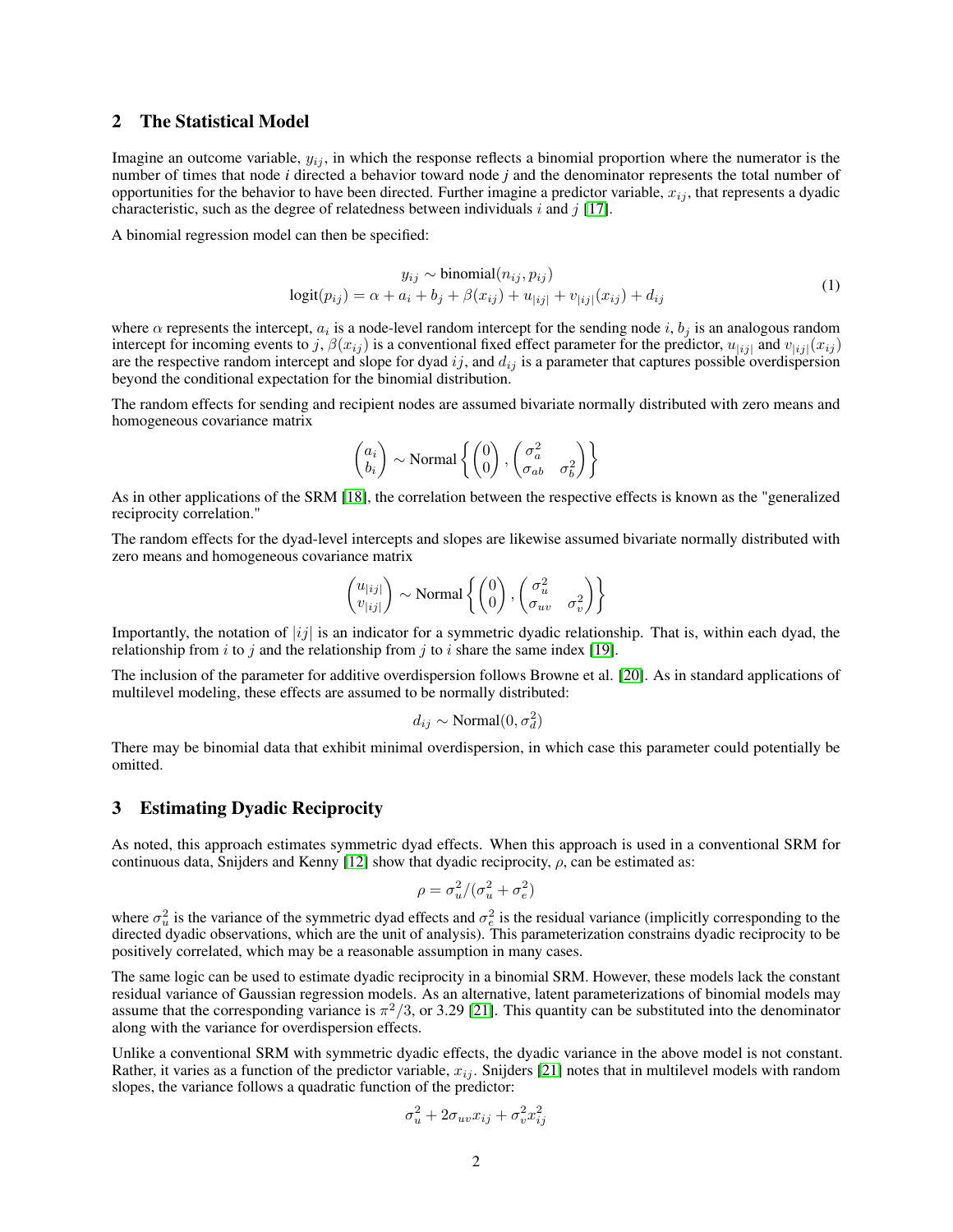This expression can take the place of the dyadic variance, yielding a corresponding calculation for dyadic reciprocity:

$$
\rho = \frac{\sigma_u^2 + 2\sigma_{uv}x_{ij} + \sigma_v^2 x_{ij}^2}{\sigma_u^2 + 2\sigma_{uv}x_{ij} + \sigma_v^2 x_{ij}^2 + \sigma_d^2 + 3.29}
$$

Once the parameters from the statistical model have been estimated, the dyadic reciprocity correlation can be calculated for different values of  $x$ .

## 4 Discussion

This paper introduces a binomial Social Relations Model that permits the estimation of dyadic reciprocity as a function of a predictor variable. This is accomplished via the parameterization of random effects that correspond to a varying intercept and a varying slope in conventional applications of multilevel modeling [\[22\]](#page-3-21). The dyadic variance can then vary as a function of the predictor variable and compared against the residual variance to calculate reciprocity. The present model could be expanded further with the inclusion of other covariates and parameters.

The model here assumes that the outcome is composed of binomial proportions. Such data may be common among researchers who use observational or archival data. In principle, the data could be disaggregated so that the response represent a single binary observation, in which case a comparable random effects structure above could be adapted while permitting analogous estimates of dyadic reciprocity [\[23\]](#page-3-22).

The use of the SRM often assumes a "round robin" design in which the dyadic relationships among the individuals or nodes are fully observed. In observational studies, however, individuals may not be simultaneously present. In experimental studies, occasionally a subset of dyadic interactions are precluded by the research design [\[24,](#page-3-23) [25\]](#page-4-0). As with broader applications of the Social Relations Model to "block" designs [\[26\]](#page-4-1), the above parameterization could likewise be employed by omitting such unobserved dyads from the analysis.

Whereas the SRM partitions variance according to givers, receivers, and relational components, a number of researchers have observed that social networks often exhibit additional structural dependencies, such as transitivity and block structures [\[27,](#page-4-2) [28,](#page-4-3) [29\]](#page-4-4). In this literature, dyadic reciprocity are often a secondary consideration relative to other aspects of network structure (cf. [\[30\]](#page-4-5)).<sup>[1](#page-2-0)</sup> It may be possible for these statistical approaches to network data to be modified to examine dyadic reciprocity in greater detail alongside other aspects of the data-generating process.

An advantage of the modeling approach above is that it builds on principles that are common in the multilevel modeling literature, namely random intercepts and slopes and the corresponding variance function. One consequence of this approach is that the model is highly parameterized, as two parameters are estimated for each dyad. Another consideration is that the dyadic reciprocity correlation is constrained to be positive. As an alternative, Koster et al. [\[19\]](#page-3-18) suggested estimating the reciprocity correlation via a tanh link function that allows the dyadic variance and covariance to be modeled as a function of predictors [\[33\]](#page-4-6). In some cases, that latter approach could be more advantageously implemented in a Social Relations Model than the present alternative, particularly in contexts where negative reciprocity correlations might be expected.

<span id="page-2-0"></span><sup>1</sup>Other modeling approaches emphasize the temporal dynamics in longitudinal dyadic data, with relatively greater attention to reciprocity [\[31,](#page-4-7) [32\]](#page-4-8).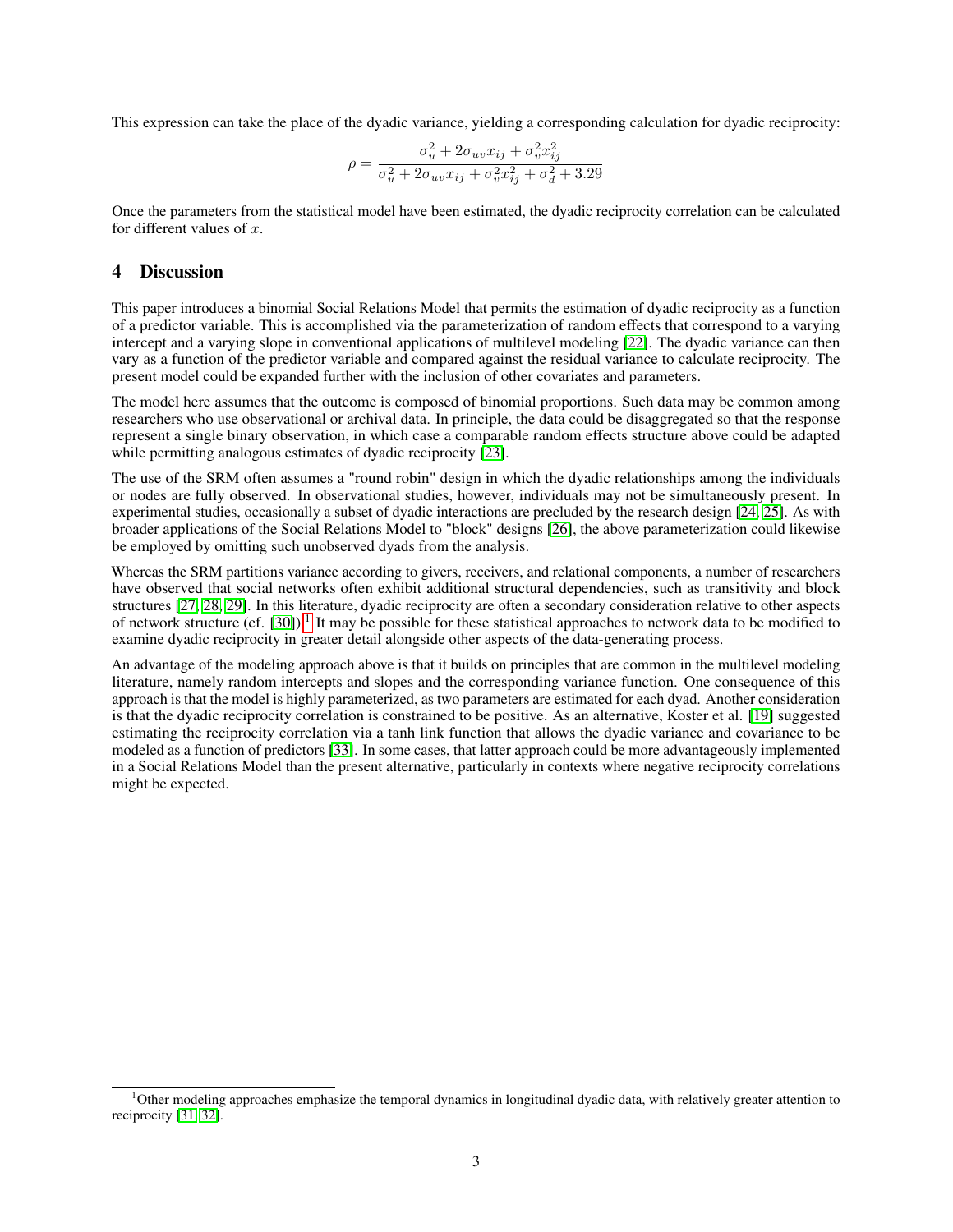## References

- <span id="page-3-0"></span>[1] Stephen P Borgatti, Ajay Mehra, Daniel J Brass, and Giuseppe Labianca. Network analysis in the social sciences. *Science*, 323(5916):892–895, 2009.
- <span id="page-3-1"></span>[2] Andrew Sih, Sean F Hanser, and Katherine A McHugh. Social network theory: new insights and issues for behavioral ecologists. *Behavioral Ecology and Sociobiology*, 63(7):975–988, 2009.
- <span id="page-3-2"></span>[3] H Russell Bernard, Peter Killworth, David Kronenfeld, and Lee Sailer. The problem of informant accuracy: The validity of retrospective data. *Annual Review of Anthropology*, 13(1):495–517, 1984.
- <span id="page-3-3"></span>[4] Deborah A Kashy and David A Kenny. Do you know whom you were with a week ago friday? A re-analysis of the Bernard, Killworth, and Sailer studies. *Social Psychology Quarterly*, pages 55–61, 1990.
- <span id="page-3-4"></span>[5] Kevin Lewis, Jason Kaufman, Marco Gonzalez, Andreas Wimmer, and Nicholas Christakis. Tastes, ties, and time: A new social network dataset using facebook.com. *Social networks*, 30(4):330–342, 2008.
- <span id="page-3-5"></span>[6] Eric Quintane and Adam M Kleinbaum. Matter over mind? E-mail data and the measurement of social networks. *Connections*, 13(1):22–46, 2011.
- <span id="page-3-6"></span>[7] Brandy L Aven. The paradox of corrupt networks: An analysis of organizational crime at Enron. *Organization Science*, 26(4):980–996, 2015.
- <span id="page-3-7"></span>[8] Brandy Aven, Lily Morse, and Alessandro Iorio. The valley of trust: The effect of relational strength on monitoring quality. *Organizational Behavior and Human Decision Processes*, 2019.
- <span id="page-3-8"></span>[9] Dorothy L Cheney, Liza R Moscovice, Marlies Heesen, Roger Mundry, and Robert M Seyfarth. Contingent cooperation between wild female baboons. *Proceedings of the National Academy of Sciences*, 107(21):9562–9566, 2010.
- <span id="page-3-9"></span>[10] Wesley Allen-Arave, Michael Gurven, and Kim Hill. Reciprocal altruism, rather than kin selection, maintains nepotistic food transfers on an Ache reservation. *Evolution and Human Behavior*, 29(5):305–318, 2008.
- <span id="page-3-10"></span>[11] Tom AB Snijders. Statistical models for social networks. *Annual Review of Sociology*, 37, 2011.
- <span id="page-3-11"></span>[12] Tom AB Snijders and David A Kenny. The social relations model for family data: A multilevel approach. *Personal Relationships*, 6(4):471–486, 1999.
- <span id="page-3-12"></span>[13] Jeremy Koster, George Leckie, and Brandy Aven. Statistical methods and software for the Multilevel Social Relations Model. *Field Methods*, page 1525822X19889011, 2019.
- <span id="page-3-13"></span>[14] Jeremy Koster and Brandy Aven. The effects of individual status and group performance on network ties among teammates in the National Basketball Association. *PloS one*, 13(4), 2018.
- <span id="page-3-14"></span>[15] Jeremy M Koster and George Leckie. Food sharing networks in lowland Nicaragua: an application of the social relations model to count data. *Social Networks*, 38:100–110, 2014.
- <span id="page-3-15"></span>[16] Justine Loncke, William L Cook, Jenae M Neiderhiser, and Tom Loeys. The Social Relations Model for Count Data. *Methodology*, 2019.
- <span id="page-3-16"></span>[17] Jeremy Koster. Family ties: the multilevel effects of households and kinship on the networks of individuals. *Royal Society Open Science*, 5(4):172159, 2018.
- <span id="page-3-17"></span>[18] Terrence D Jorgensen, K Jean Forney, Jeffrey A Hall, and Steven M Giles. Using modern methods for missing data analysis with the social relations model: A bridge to social network analysis. *Social Networks*, 54:26–40, 2018.
- <span id="page-3-18"></span>[19] Jeremy Koster, George Leckie, Andrew Miller, and Raymond Hames. Multilevel modeling analysis of dyadic network data with an application to Ye'kwana food sharing. *American Journal of Physical Anthropology*, 157(3):507–512, 2015.
- <span id="page-3-19"></span>[20] William J Browne, Swamy V Subramanian, Kelvyn Jones, and Harvey Goldstein. Variance partitioning in multilevel logistic models that exhibit overdispersion. *Journal of the Royal Statistical Society: Series A (Statistics in Society)*, 168(3):599–613, 2005.
- <span id="page-3-20"></span>[21] Tom AB Snijders and Roel J Bosker. *Multilevel analysis: An introduction to basic and advanced multilevel modeling*. Sage, 2011.
- <span id="page-3-21"></span>[22] Harvey Goldstein. *Multilevel statistical models*, volume 922. John Wiley & Sons, 2011.
- <span id="page-3-22"></span>[23] Richard McElreath. *Statistical rethinking: A Bayesian course with examples in R and Stan*. CRC press, 2020.
- <span id="page-3-23"></span>[24] Eli J Finkel and Paul W Eastwick. Speed-dating. *Current Directions in Psychological Science*, 17(3):193–197, 2008.